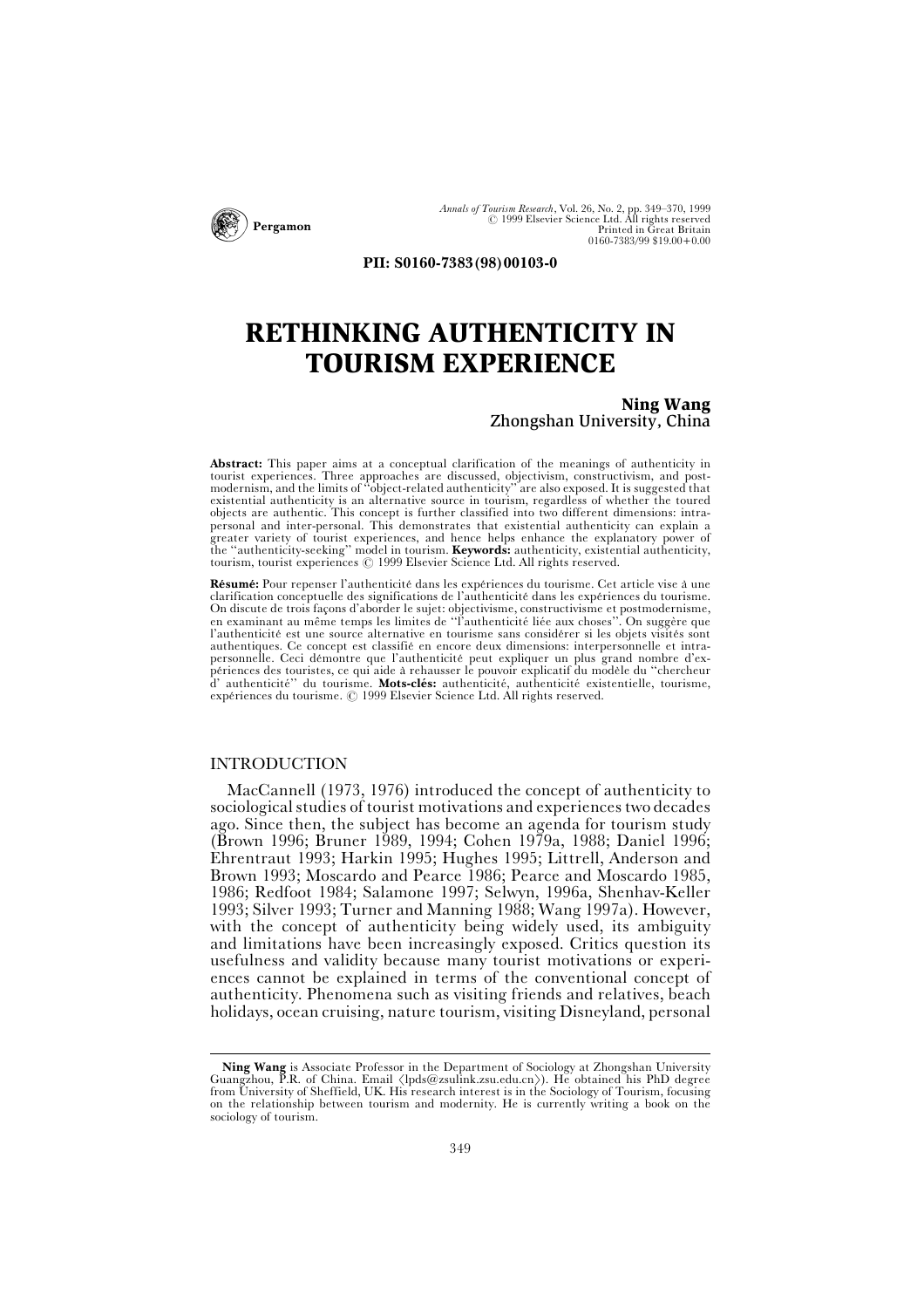hobbies such as shopping, fishing, hunting, or sports, and so on, have nothing to do with authenticity in MacCannell's sense (Schudson 1979; Stephen 1990; Urry 1990). According to Urry, "the 'search for authenticity' is too simple a foundation for explaining contemporary tourism." (1991:51). But still authenticity is relevant to some kinds of tourism such as ethnic, history or culture tourism, which involve the representation of the Other or of the past. However, if the concept is of limited applicability, then how can it be of central importance in tourism studies? Can one continue to use it while ignoring the difficulties relating to it, discard it altogether, or alternatively, redefine its meaning in order to justify and enhance its explanatory power?

This paper concentrates on the third choice: rethinking the meanings of authenticity in terms of existential philosophers' usage of the idea. While the two conventional meanings in the literature (namely, objective and constructive authenticity) are discussed, its third usage (existential authenticity) will be suggested as an alternative. This paper has two aims. First, the three different approaches-objectivism, constructivism, and postmodernism—are reviewed and analyzed. As a result, three different types of authenticity (objective authenticity, constructive or symbolic authenticity, and existential authenticity) will be clarified. Second, the paper will suggest that, in postmodern conditions, both objective and constructive authenticity, as object-related notions, can only explain a limited range of tourist experiences, whereas existential authenticity, as activity-related situation, is germane to the explanation of a greater variety of tourist experiences. Existential authenticity is further classified into two different dimensions: intra-personal and inter-personal authenticity.

#### AUTHENTICITY IN TOURISM EXPERIENCE

Authenticity is a term grown ambiguous from varied usages and contexts (Golomb 1995:7). According to Trilling, the original usage was in the museum,

where persons expert in such matters test whether objects of art are what they appear to be or are claimed to be, and therefore worth the price that is asked for them—or, if this has already been paid, worth the admiration they are being given (1972:93).

This term was also borrowed to refer to human existence and "the peculiar nature of our fallen condition, our anxiety over the credibility of existence and of individual existence|| (Trilling 1972:93). For example, Rosseau used the word authenticity to refer to the existential condition of being, and he regarded society as the major cause that destroyed it.

However, it is mainly its museum-linked usage which has been extended to tourism. For example, products of tourism such as works of art, festivals, rituals, cuisine, dress, housing, and so on are usually described as "authentic" or "inauthentic" in terms of the criterion of whether they are made or enacted "by local people according to custom or tradition". [And in this sense], "authenticity connotes traditional culture and origin, a sense of the genuine, the real or the